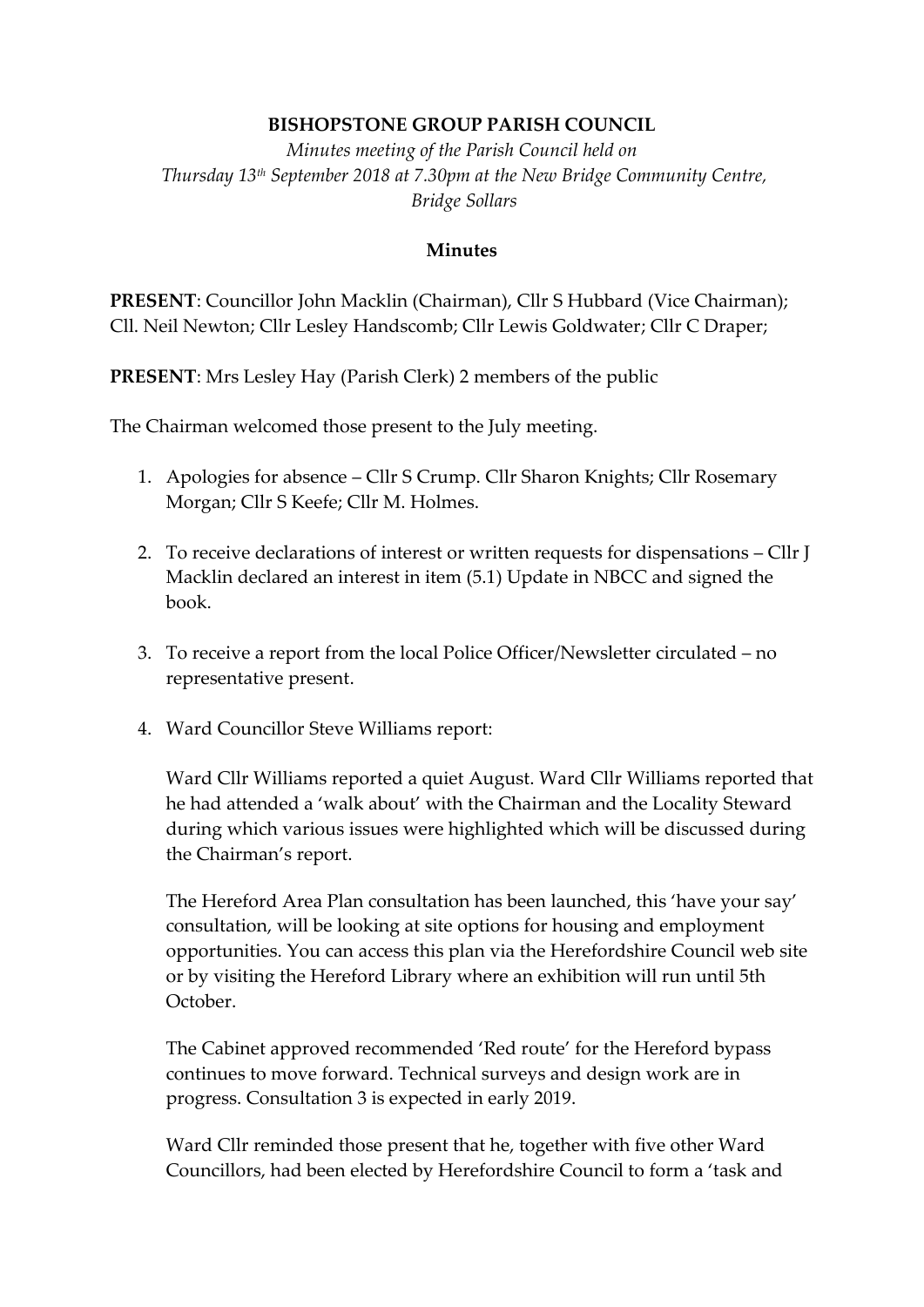finish' group – this group will monitor and report on the delivery by Balfour Beatty with regard to pothole repairs and in addition the refilling/maintenance of grit bins This new initiative is to try and improve the standard of workmanship and efficiency in dealing with these issues. This initiative was due to start in September – unfortunately, the first meeting has now been delayed until 17<sup>th</sup> October 2018.

Update on the proposed Fire and Police Services merger. Ward Cllr Williams referred to the recent media statement – copy of which had been circulated – in which Hereford and Worcester Fire Authority has elected to support Shropshire and Wrekin Fire Authority in a judicial review challenge to the former Home Secretary's decision to change the governance of the Service. Still no further update available.

5. Chairman's report:

(5.1) Update on NBCC – Cll Hubbard reported that there had been no PCC meeting since the meeting held on the 30<sup>th</sup> May 2018 when many ideas had been discussed with regard to the future of the New Bridge Community Centre. Please see copy attached to the Parish Council Minutes of 12<sup>th</sup> July 2018 meeting.

After some discussion it was suggested and unanimously agreed that the Parish Council should formally approach the PCC with an invitation to start initial talks to discuss the future lease of the Community Centre. These talks to include the possibility of the Parish Council taking on a short term 12-month lease, with a 6 month release clause, from May 2020 with a view to it becoming a rolling lease.

Cllr Hubbard will email Revd Rana Davie-James – copying into the email Mrs Nancy Malins and Mrs Claire Hancock (Church Wardens) with an invitation to meet with the Parish Council and to arrange a convenient date and time for these talks to commence.

(5.2) An update on the 'walk about' with Ward Cllr Williams and Locality Steward Paul Norris on the 23<sup>rd</sup> July 2018.

The overgrown verge on Bishon Lane has now been cut and the Locality Steward has requested that this be included in future maintenance programmes.

The Signage and positioning on Bishon Lane has been agreed. However, despite two requests to Balfour Beatty – the Parish Council are still waiting for a decision on the design of the 'No Through Road' sign - Clerk to follow up.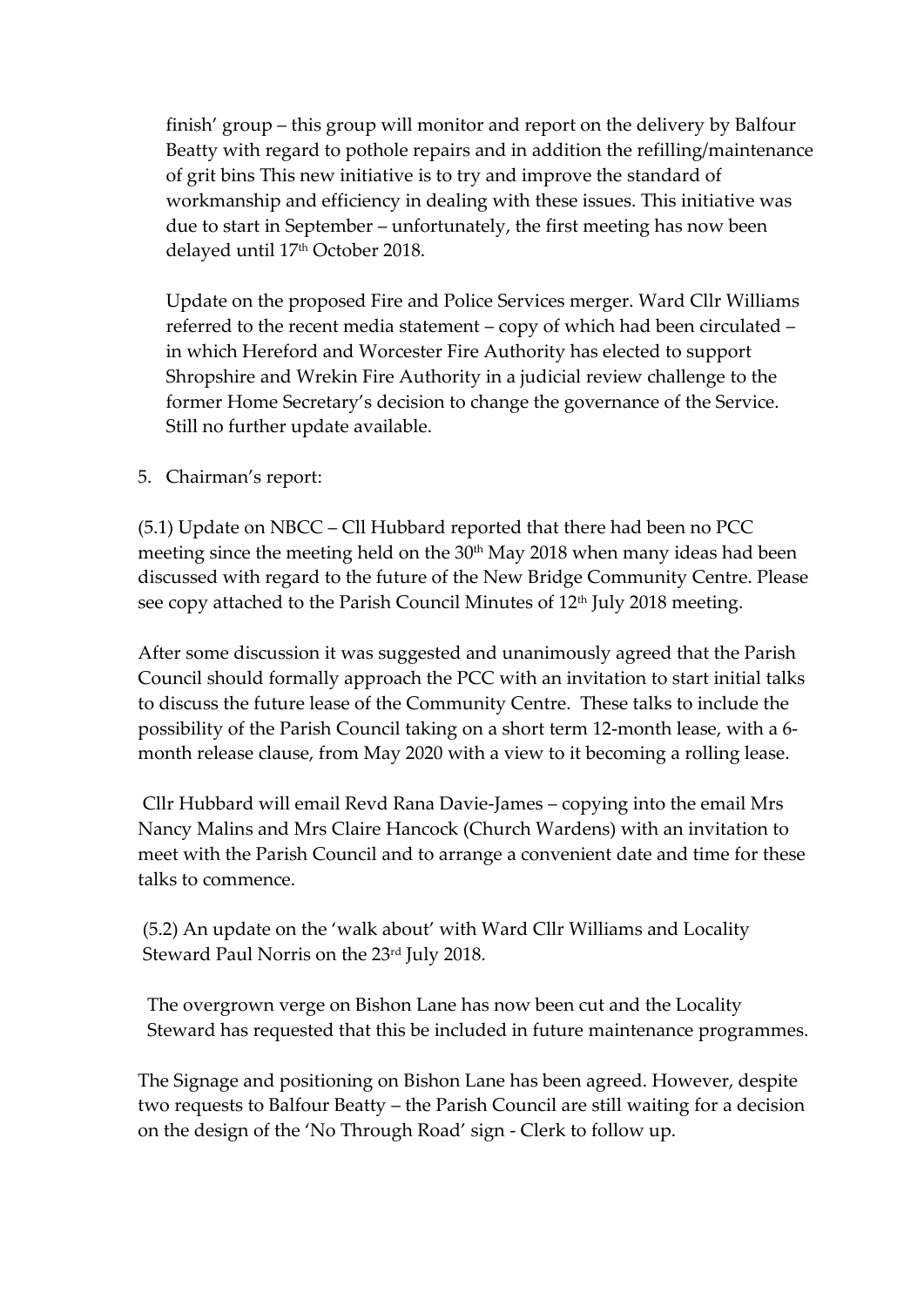During their inspection, the Chairman reported that they visited The Boat where they did not find excess mud on the road at that time - however, it was acknowledged that this was probably due to the very dry weather. It is the legal responsibility of the operators to remove excess mud from the road – if this is not done and the conditions are deemed a risk to other road users, Balfour Beatty will arrange to clear the road and the operators will be invoiced for the costs involved. It was agreed to monitor the situation as the weather changes and if there is further cause for concern to contact Locality Steward direct.

With regard to the reported excess water running down the road by the church –a visit to the owner confirmed that Welsh Water were dealing with it – and again, it was acknowledged that the flow of water had lessened.

Various pot holes were measured and these have been put in the system for repair.

The reported fly tipping by the new gate Kenchester KT9 has now been removed.

The Chairman reported that they had walked the entire length of the Bridge Sollars footpath BS2 which was within the parish. The second gate was not locked and fit for use; a finger post was needed at the end but that this is in Madley Parish as our Parish boundary finishes at the footbridge.

Further to an additional meeting with the Locality Steward on the 15<sup>th</sup> August to look at the ditches on Bishon Lane – it was agreed to ask D C Gardening to get these cleared – this will necessitate the hire of a small digger at an overall cost of £400. It was agreed to go ahead with this work.

(5.5) Open Session for local residents present at meeting and for matters raised between meetings.

Bishon Lane - The Chairman confirmed that when Mike Walker had attended the Extra Ordinary Meeting – he had confirmed he would be recommending a 4m wide right of way.

No other items were raised.

Chairman closed the open session

6. The minutes of the Parish Council Meeting held on  $12<sup>th</sup>$  July 2018 were unanimously agreed to be a true record. These were duly adopted and signed by the Chairman.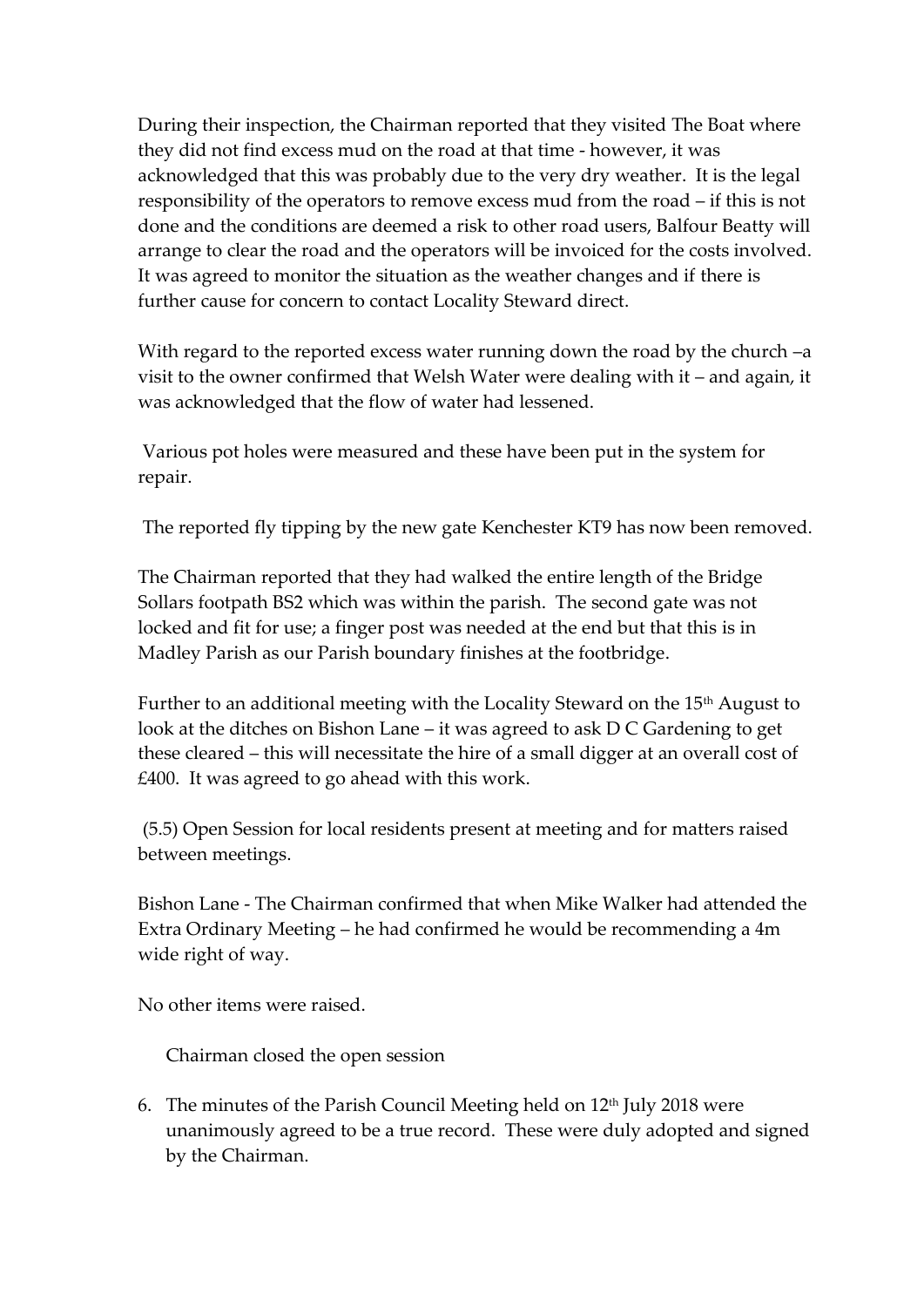(6.1) Update Community Governance Review – the clerk read out a recent email received from John Coleman reads as follows:

*The only slight concern is that the houses implicated in the move from the Bishopstone group into Stretton Sugwas Parish didn't respond to either of the consultations that we ran, this despite being written to directly on both occasions. I am not too worried about this as it is very likely that most of the houses in question probably considered that they were already residents of the Stretton Sugwas Parish so possibly didn't feel a need to respond.*

*The next steps are that I will be taking a report to Audit and Governance on 19 September. This meeting will confirm, hopefully, that the CGR changes can be recommended to full Council. The next full Council meeting will take place on 12 October. Once the recommendations from each of the CGRs is agreed, we will produce Parish Orders to facilitate the legal process to allow changes to take place.*

(6.2) HALC – Information Corner circulated.

(6.3) The Clerk reminded Councillors that the Precept/Budget for 2019/2020 would need to be discussed and set at the next Parish Council meeting.

(6.4) The Clerk explained that the invoice for Eyelid Productions covered the costs associated with maintaining/backing up the website; help and assistance during the coming 12 months. It was agreed to accept this cover.

7. Highways report and Environmental Matters

(7.1) Discuss lengthsman and P3 worksheet for September/October– Bishon Lane ditches as previously discussed and agreed.

Byford footpath BY29 – to clear the very overgrown path and hedges.

(7.2) Footpaths update –the various issues had been discussed which the with the Locality Steward and problems were being addressed.

(7.3) Update by Tree Warden – re: planning application 180553 -Glamping site on Land at Garmons Hill, Mansell Gamage. Cllr Goldwater reported that during preparation of a concrete/stone access track the contractors had damaged the roots of an ancient oak tree (this tree being one of the oldest in the Parish). Cllr Goldwater – in his capacity as Tree Warden – considered that the damage caused to the root plates of this tree – photographs were made available – would definitely contribute to shortening the life of the tree. It was agreed that an email should be sent to the Planning Officer pointing out this damage despite reassurances in an email dated 5<sup>th</sup> April from James Bisset -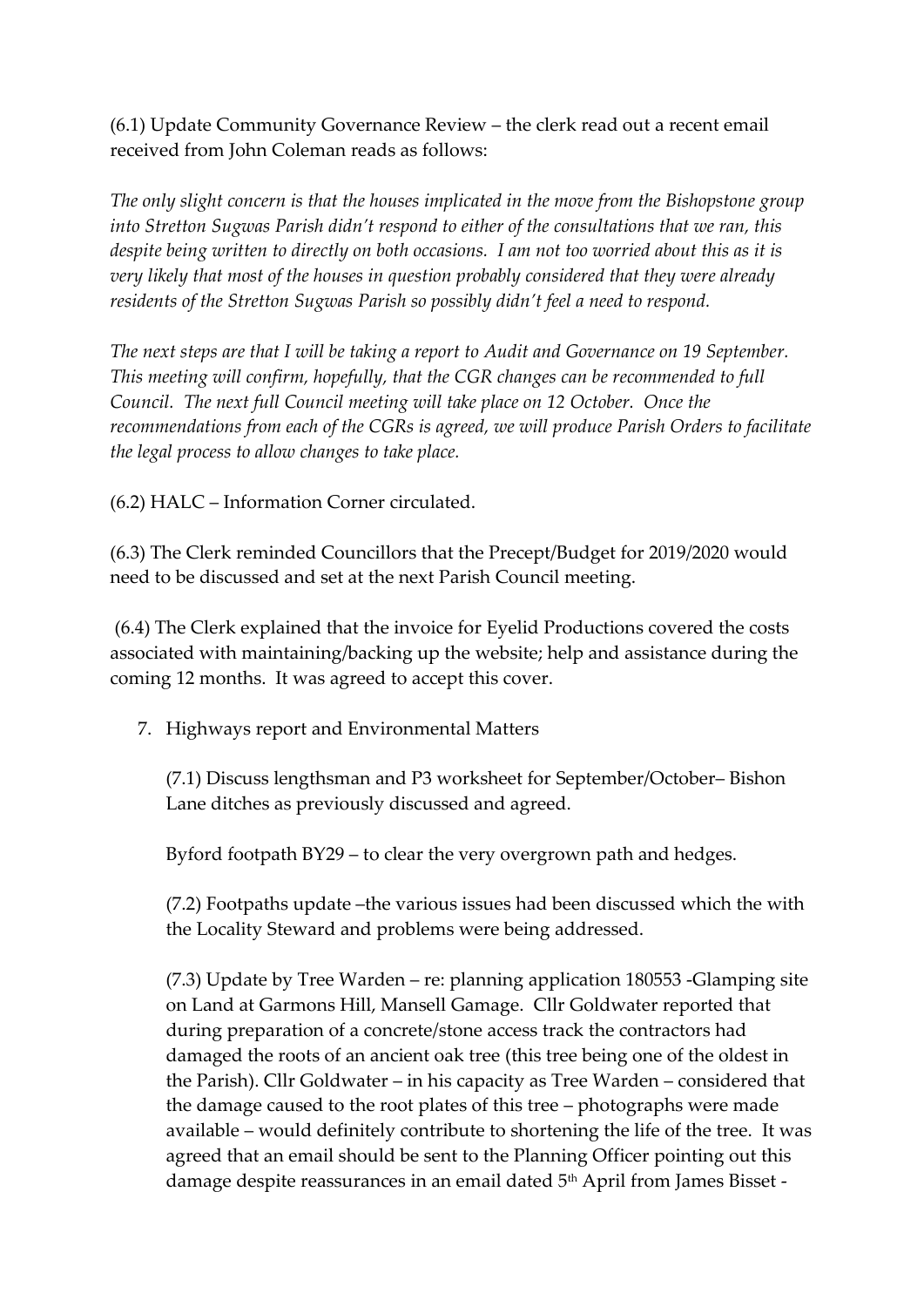quote *- that the recorded (Ancient Tree Inventory) tree is not within proposed development boundary and will not be impacted any more than it is by adjacent track and public bridleway usage*. Clerk to send email

It was agreed that a letter should be sent to Contractors – Cllr Goldwater will liaise with the Clerk.

(7.4) Cllr Goldwater report that there is a tree down on the Mansell Gamage bridleway MG3 – it was agreed to ask the Locality Steward to inspect – as it maybe too large for D C Gardening.

Cllr Goldwater explained that as part of Herefordshire Tree week there is to be a Tree Identification Course run at the Community Centre on the 1st December 2018 – it will be an all-day course with a class room session followed by an outdoor session.

Cllr Goldwater also explained that, on conjunction with the Pembridge Tree Warden, there is to be a project to replant the black poplar tree.

Cllr Goldwater explained about an up and coming Wildlife Trust project associated with kettlehole ponds. It was acknowledged that Kenchester could feature in this project as it is well known that there are kettlehole ponds in the area.

This project is ongoing – more information at the next meeting.

Cllr Goldwater will send details of these projects to Cllr Keefe to be placed on the website.

8. Finance: Up-to-date accounts sheet/schedule of payments sheet had been circulated.

(8.1) It was unanimously agreed to pay all outstanding invoices and cheques were raised and signed.

(8.2) The Clerk reported that the audit papers had been completed and sent to the External Auditor – but no response from them had been received to date.

The midyear internal audit will be due at the end of September – the Clerk will arrange for this to be carried out.

The Clerk will prepare up to date and forecast figures for the Precept/Budget meeting due to be held in November – these will be circulated in advance of the meeting.